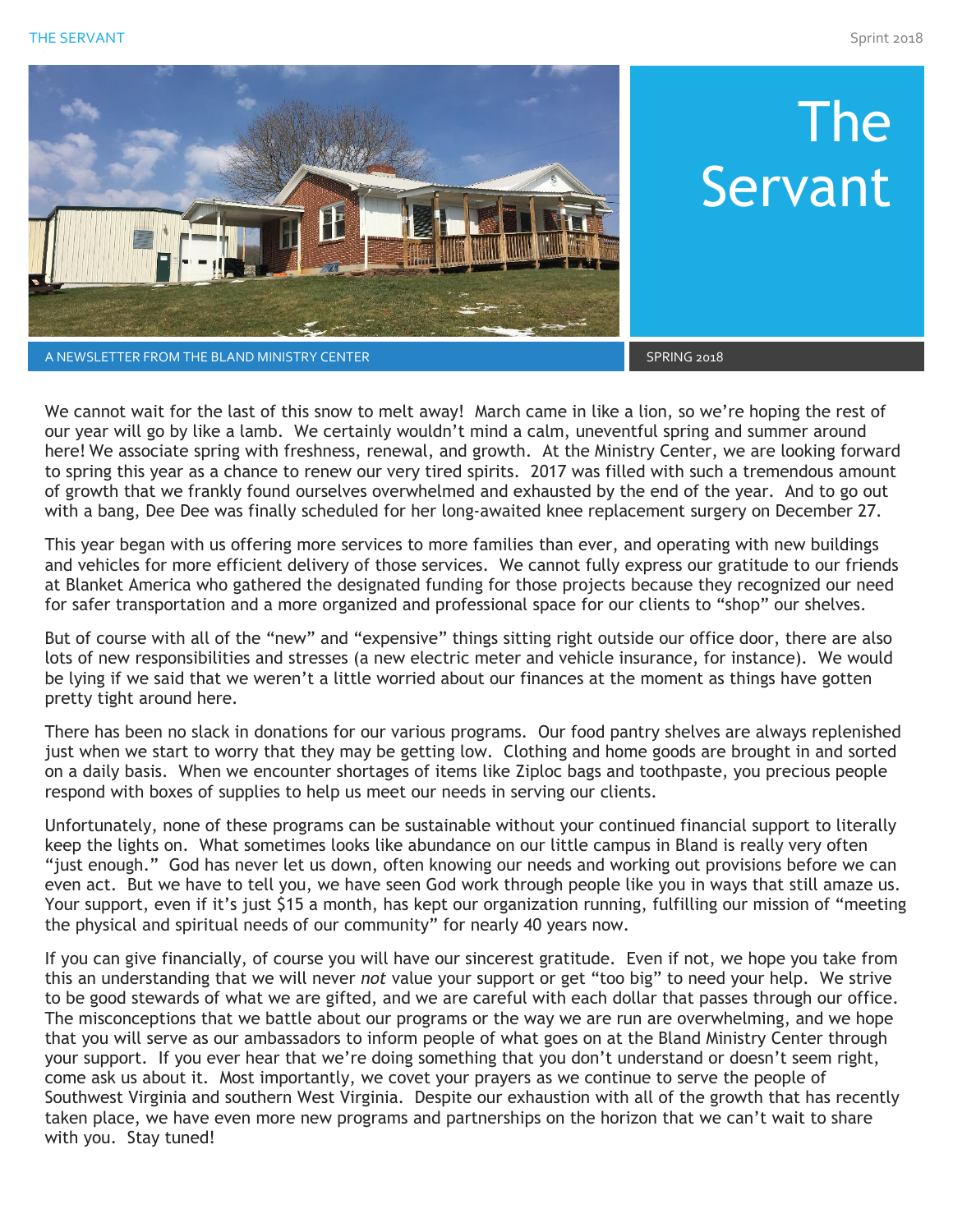#### Spring Cleaning

It was a long winter without Dee Dee, but somehow our staff survived (by "somehow," I mean we kept her home phone lines hot seeking her advice). In her absence, we decided to tackle the semi-organized chaos that was her office and tidy the space up in celebration of her 25<sup>th</sup> year at Bland Ministry Center. She would normally take this opportunity to tell you that she started working here when she was 15, but you've probably heard her tell the joke before, and you definitely know that it isn't true.

As a testament to how well-loved our Director truly is, almost all of the work in her new office was donated, including refinished hardwood floors from a friend in Appomattox, a shiplap wall from her husband, and a new desk from the guys at Country Living primitives in Bluefield, VA, among many other projects that are going to make the space significantly more functional. She was so pleased when she came back to work and we gave her a Fixer Upper style reveal. We cannot thank everyone enough for helping us spruce up our campus and make us look a bit more professional on the very tiny budget that we have.

We would love to have you stop in for a visit to check out the new space and catch up with us, but please, do it soon before The Dee Dee Effect returns and she is once again wading in file folders and boxes of IcyHot bandages!

#### Visit to our Dental Clinic brings about complete nutritional overhaul for local family

According to Virginia Dental Association Foundation, "oral health influences all aspects of our lives -- overall health, appearance, and even employment. Studies repeatedly show that poor oral health and diseases of the mouth can lead to other serious concerns, including diabetes and cardiovascular disease." Our clinic team makes it a priority to impress this upon their patients, not just to brighten their smiles but to improve their overall quality of life as well.

A husband and wife visited the clinic last fall during a volunteer clinic and were asked what seemed like a strange question: "What do you drink?" Their answer was almost exclusively soft drinks. They were shocked that drinking soda, especially in such high quantities, could be a major cause in their tooth decay and poor oral health, not to mention their overall physical health. Unfortunately, these adults had already experienced so much decay that the majority of their teeth were beyond repair.

Both husband and wife have received follow-up appointments in grant-funded clinics for extractions and now are scheduled for dentures. At their most recent extraction appointment, our clinic staff was shocked by their appearance! The clinic coordinator, Vanessa, noted a very healthy overall look about the couple, and the wife shared with her the changes that her family had made since their first visit with the volunteer dentist. They never knew that soft drinks could have such a negative effect on their health, and it has since been cut out of their diet, and their household, altogether. The couple has switched to primarily water, and so have their children. Even though the dentists could not save their teeth, these parents recognized the impact sodas were having on their health and the health of their children, and took the initiative to do something about it.

While we can't deny that a fizzy caffeinated drink sometimes hits the spot, don't forget that the sugar in these drinks (or acidity in diet sodas) is attacking the enamel on your teeth. If you just can't do without an occasional soft drink, try to have it with a meal, rinse your mouth with water after, or brush your teeth. But better yet, try eliminating soft drinks altogether, and find out how much better you'll feel! It's a simple change, but has had an incredible impact on this family. We very much appreciate our dental staff and volunteers for caring enough about our patients to ask questions and make sure their patients are educated on proper oral hygiene.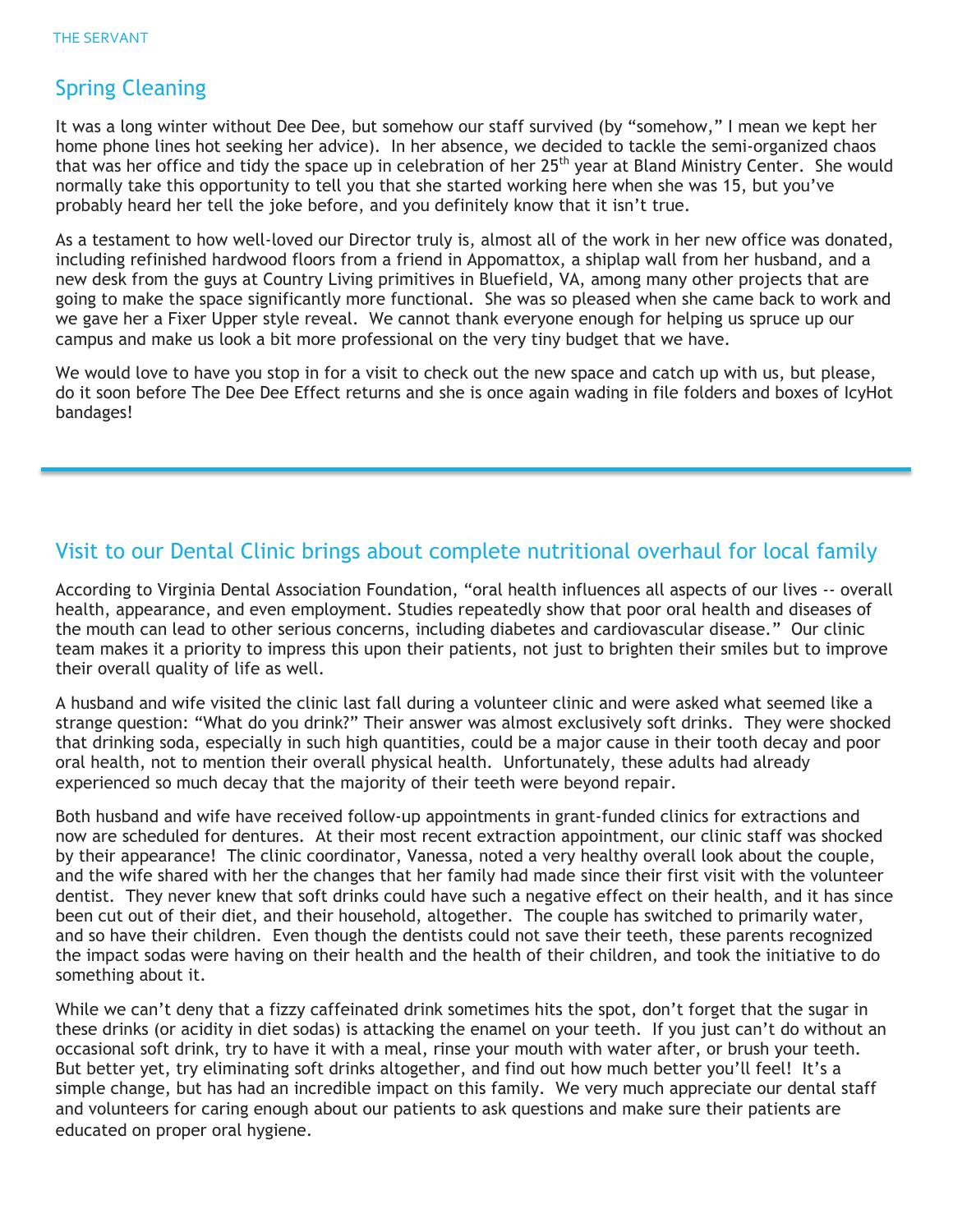

## 4.20 Blue Jeans and Bands Concert

The Bluefield College Music Department presents its annual Blue Jeans and Bands Concert featuring the BC Concert Band combined with students from area high schools. This informal concert will be an entertaining trip to the beach as the band presents music about the ocean and beach, including the music of the Beach Boys and Jimmy Buffett. The performance will take place at Bluefield College's Harman Chapel from 7:30-9:30pm. Admission is free, but they ask that you bring a jar of peanut butter for Bland Ministry Center's food pantry.

## 5.18 Hope & Care Golf Tournament

The 14<sup>th</sup> Annual Hope & Care Golf Tournament will be held at Fincastle on the Mountain in Bluefield, VA. Registration for this year's tournament is at a reduced rate of \$65 per golfer or \$260 for a team of four. The fee includes green fee, cart, grab bag, breakfast snacks, and a catered lunch by Fincastle's new chef, Kathy Matney. For an additional \$15, golfers may also purchase their "junk," which includes a red tee, throw, and mulligan. Businesses may also choose to become a hole sponsor (\$50), corporate sponsor (\$100), or send in a gift for door prizes. It's a fun day of fellowship, but for an important cause. All proceeds from the tournament will be used to purchase materials for minor home repair and handicap ramp construction projects throughout our region. Last year more than 37 projects were completed by visiting mission teams and local volunteers. To register, visit **www.blandministrycenter.org** under the news tab, or come early the morning of May 18. Registration will begin at 8:30, with a shotgun start at 9:00.

# 6.9 Bear Jam

Bear Jam is Bland Ministry Center's biggest outreach event of the year, held the second Saturday of June each year. It's a fun night of worship and family-friendly entertainment. This year's headlining act is Citizen Way, a Nashville-based contemporary Christian band with singles like "How Sweet the Sound," "Should've Been Me," and their current radio hit "Bulletproof." Local performers will be selected for opening acts, with a Kid Zone and local food vendors set up. Tickets are just \$10 for a quality faith-based event right in our back door, and we have a great opportunity to share the Gospel through music. Our hope with this event is that our local churches come together to worship and to encourage each other in our faith (Hebrews 10:24-25). Bring your lawn chair and a friend! Gates open at 5:00, and tickets may be purchased on our website under the Bear Jam tab.